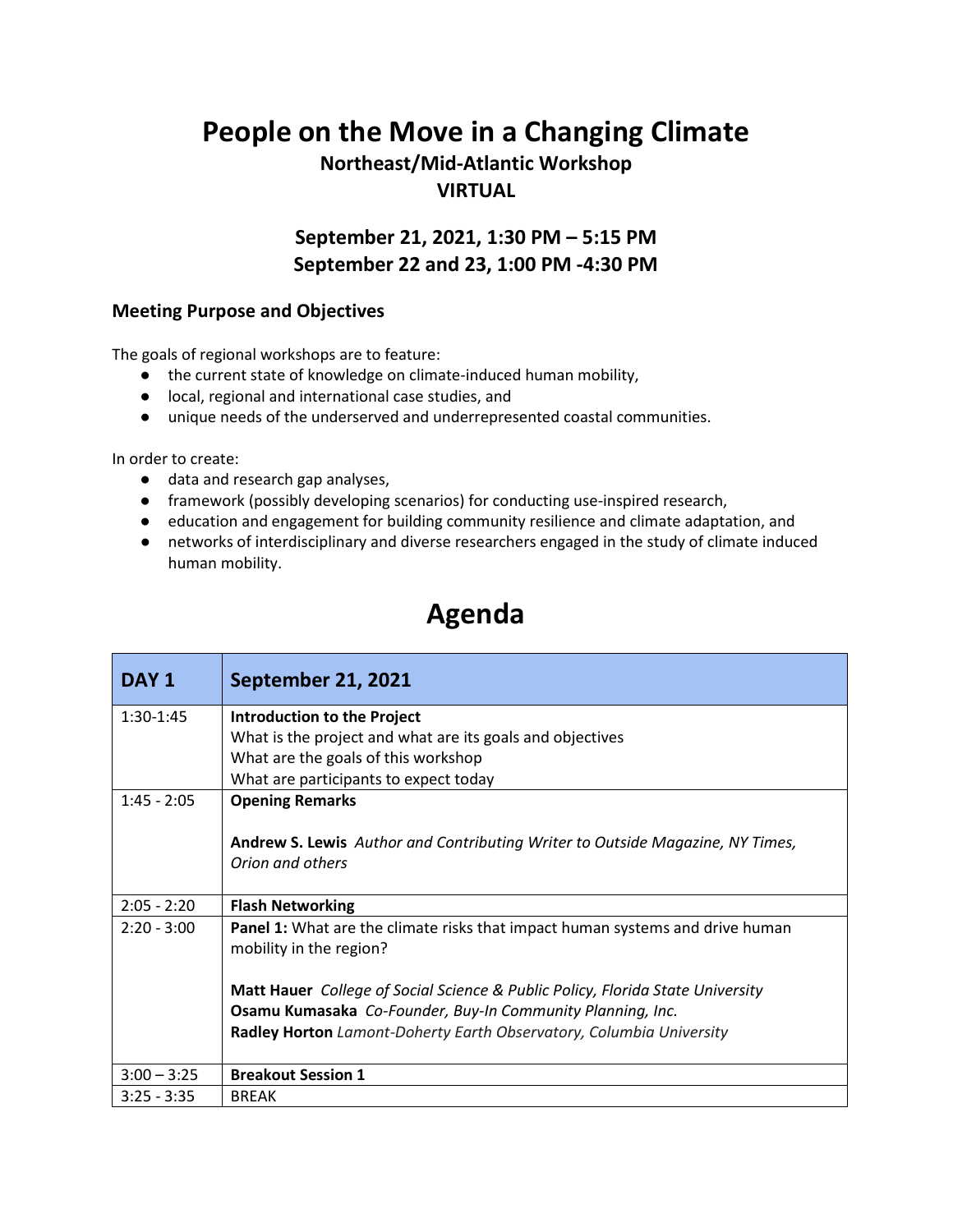| $3:35 - 3:50$ | Report Out                                                                                                                                                                                                                                                                                                                                                                                                                                                 |
|---------------|------------------------------------------------------------------------------------------------------------------------------------------------------------------------------------------------------------------------------------------------------------------------------------------------------------------------------------------------------------------------------------------------------------------------------------------------------------|
| $3:50 - 4:30$ | <b>Panel 2:</b> In what ways are these climate risks exacerbating the impacts on underserved<br>and marginalized communities, including low-income communities, black and brown<br>communities, and indigenous communities?<br>Kelly Pflicke Community Planner, FIMA Resilience, FEMA<br>Jeanne Herb Rutgers University Edward J. Bloustein School of Planning and Public Policy<br>Linda Shi Department of City and Regional Planning, Cornell University |
| $4:30 - 4:55$ | <b>Breakout Session 2</b>                                                                                                                                                                                                                                                                                                                                                                                                                                  |
| $4:55 - 5:15$ | Wrap-up - Foreshadow Day 2                                                                                                                                                                                                                                                                                                                                                                                                                                 |
| 5:15          | <b>ADJOURN</b>                                                                                                                                                                                                                                                                                                                                                                                                                                             |

| DAY <sub>2</sub> | <b>September 22, 2021</b>                                                                                                                                                                          |
|------------------|----------------------------------------------------------------------------------------------------------------------------------------------------------------------------------------------------|
| $1:00-1:15$      | Brief recap of Day 1 and Breakout 2 report out                                                                                                                                                     |
| $1:15 - 1:55$    | Panel 3: Using case-studies, provide a summary of region-specific tools (including<br>policy instruments) and resources that are currently available to address climate<br>mobility in the region. |
|                  | Lauren E. Wang Senior Policy Advisor, NYC Mayor's Office of Climate Resiliency                                                                                                                     |
|                  | Anamaria Bukvic College of Natural Resources and Environment, Virginia Tech                                                                                                                        |
|                  | Thomas Flynn Floodplain Manager, Township of Woodbridge, NJ                                                                                                                                        |
| $1:55 - 2:25$    | <b>Breakout Session 3</b>                                                                                                                                                                          |
| $2:25 - 2:35$    | <b>BREAK</b>                                                                                                                                                                                       |
| $2:35 - 2:55$    | <b>Report Out</b>                                                                                                                                                                                  |
| $2:55 - 3:35$    | <b>Panel 4:</b> What do receiving communities need to do to prepare for an influx of people<br>who move due to climate change?                                                                     |
|                  | Donovan Finn Sustainability Studies Program, SUNY Stony Brook                                                                                                                                      |
|                  | Kevin Geiger Senior Planner, Two Rivers-Ottauquechee Regional Commission                                                                                                                           |
|                  | James Elliott Kinder Institute, Rice University                                                                                                                                                    |
| $3:35 - 4:05$    | <b>Breakout Session 4</b>                                                                                                                                                                          |
| $4:05 - 4:20$    | Wrap-up and Intro to day 3                                                                                                                                                                         |
| 4:20             | <b>ADJOURN</b>                                                                                                                                                                                     |

| DAY <sub>3</sub> | September 23, 2021 |
|------------------|--------------------|
|------------------|--------------------|